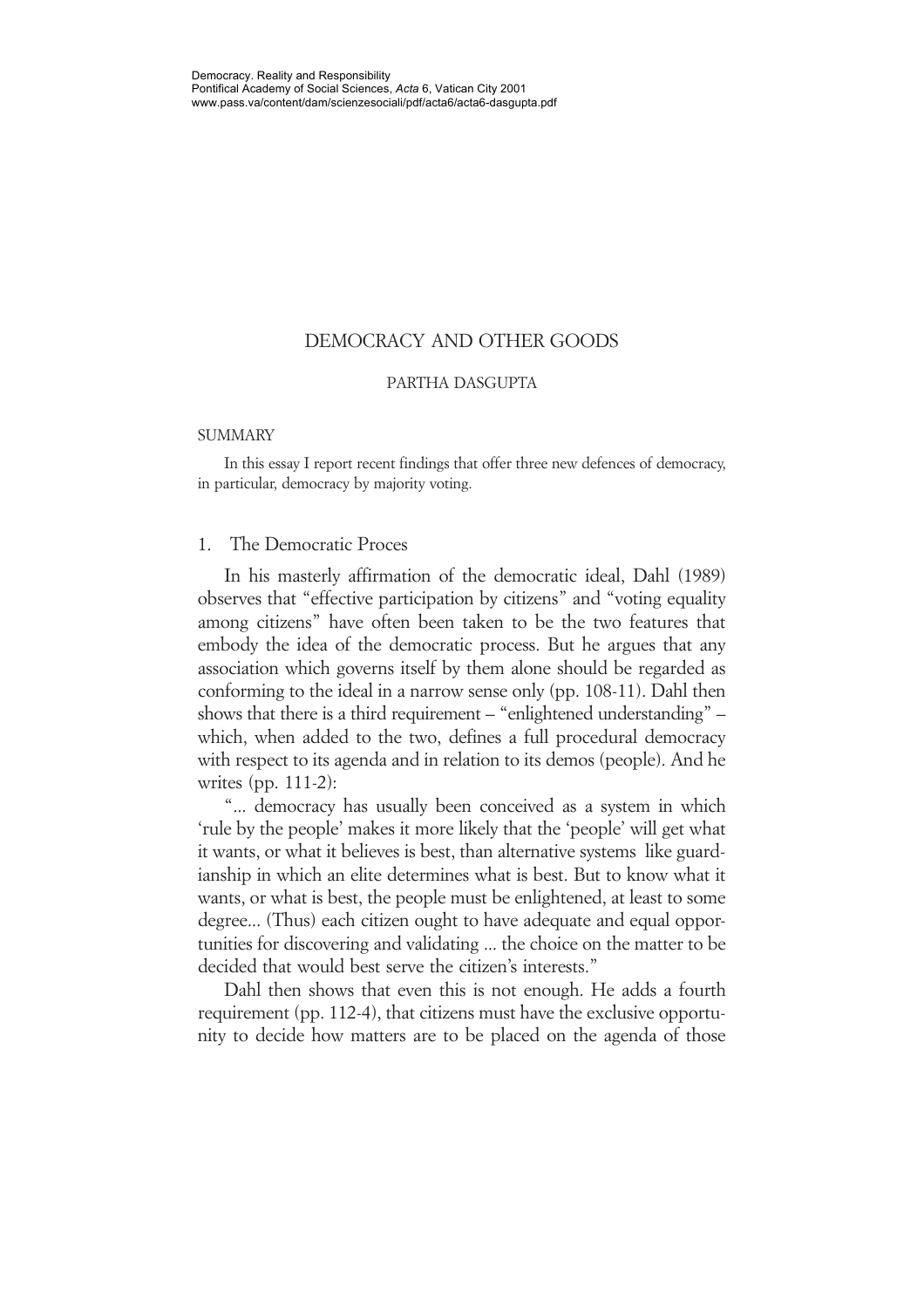matters that are to be decided by means of the democratic process. Moreover, final control of the agenda by citizens, Dahl argues, presupposes that citizens are qualified to decide (i) which matters do or do not require binding decisions; (ii) of those that do, which matters they are qualified to decide for themselves as a collective; and (iii) the terms on which they delegate authority.

Taken together, the four criteria define *representative democracy*, with clearly established limits on the agenda over which collective decisions are to be made. This means that the possible centrality in the political lexicon of individual rights (such as non-interference by others on matters in the private domain) is consonant with the democratic ideal.

Dahl then proves that even this would not suffice. He adds a fifth requirement, concerning inclusion (pp. 119-31), that "the demos must include all adult members of the association except transients and persons proved to be mentally defective". And he concludes that, if democracy is the ideal, the five criteria, taken together, are the standard by which political processes ought to be judged.

In this Note I assume that the five requirements of an ideal democratic process are uncontroversial. I build on Dahl's ideas by presenting several findings that have emerged, since his book was published, on both the theory and practice of democracy. I present them here in the belief that they add to our understanding of the strengths and limitations of the democratic ideal.

The findings I report here are three in number. The *first* (Section 2) concerns the logical structure of the democratic process. I argue that there is a good reason for adopting the simple majority rule for aggregating individual values when it comes to voting for candidates in a political election. The *second* (Section 3) relates democracy to incomplete and asymmetric information. Dahl's argument ("enlightened understanding"), that people should be enabled to obtain information if democracy is to flourish, has a converse: the very fact that people have private information of worth is itself an argument for democratic decision-making. In short, democracy has an instrumental value: it enables people to make use of private information. The *third* finding I report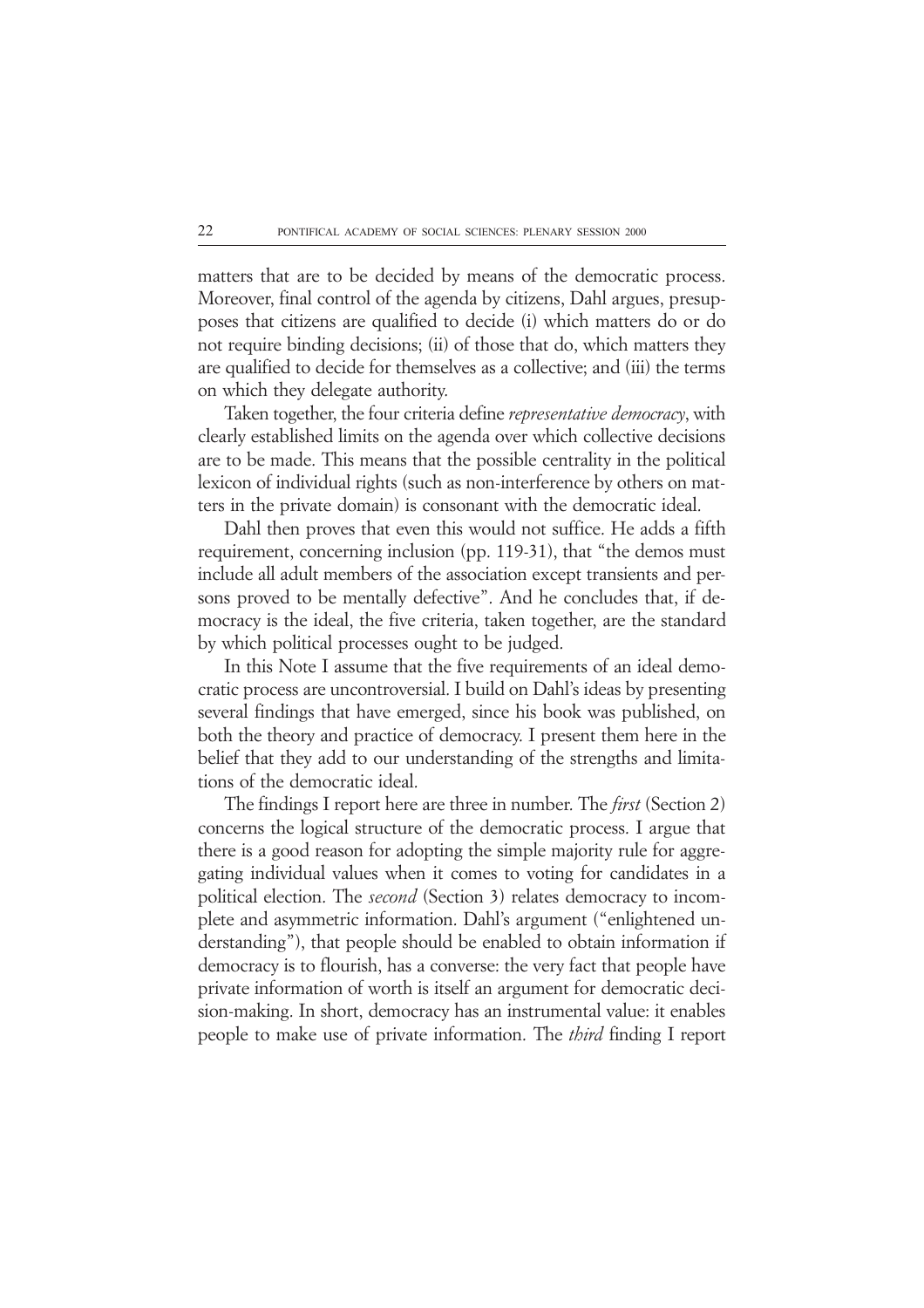(Section 4) also concerns a possible instrumental virtue of democracy. I discuss recent experiences in poor countries to show that democracy and civil liberties have been associated with growth in economic well-being.

The three findings are discussed in the following three sections, sequentially.

### 2. Robustness of Simple Majority Rule

Since Arrow's famous work (Arrow, 1951) we have become familiar with the fact that democratic voting rules can be intransitive. The classic illustration of this is Condorcet's paradox of the simple majority rule. Nevertheless, in the political science literature (e.g. Dahl, 1989) the simple majority rule would appear to be the touchstone of the democratic process. For although Dahl's five requirements do not specify the voting rule that best reflects the democratic ideal, he suggests that the rule that has historically been regarded as appropriate to the democratic process is the majority rule; and he observes (Dahl, 1989: 135):

"... virtually everyone assumes that democracy requires majority rule in the weak sense that support by a majority ought to be *necessary* to passing a law. But ordinarily supporters of majority rule mean it in a much stronger sense. In this stronger sense, majority rule means that majority support ought to be not only necessary but also *sufficient* for enacting laws." (Emphasis in the original.)

Among democratic voting rules, the simple majority rule (we will call *this* the majority rule) has a particularly strong intuitive appeal. In Dasgupta and Maskin (2000) a new defence of majority rule is offered. It is shown that, among all voting rules satisfying a set of intuitively appealing conditions that have been much studied in the literature, majority rule is immune to cycles (i.e. the rule is transitive) on the largest domain of configurations of individual preferences, and is the unique such rule. To put it briefly, majority rule is robust.

To illustrate, consider first the Condorcet-cycle. Consider three voters, who rank three alternatives (labelled x, y, z) as, respectively, "x over y over z", "y over z over x", and "z over x over y". Simple majority rule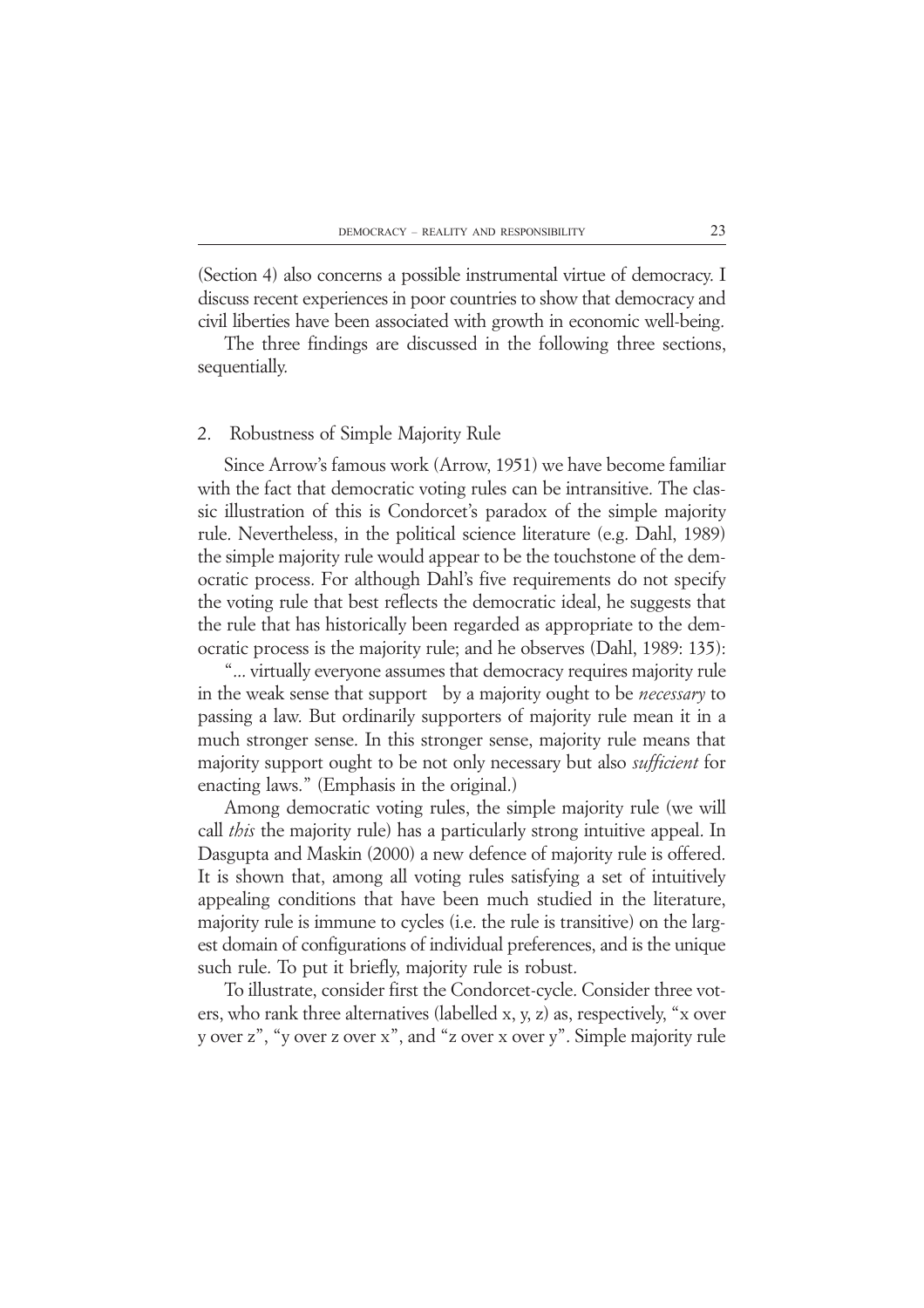is intransitive under this configuration of preferences. To confirm this, note that, since two of the voters prefer x to y, simple majority rule requires that x be ranked over y; likewise, since two of the voters prefer y to z, the rule requires that y be ranked over z. By transitivity, x should be ranked over z. But since two of the voters prefer z to x, the rule requires that z be ranked over x, which is a contradiction!

Why is majority rule, nevertheless, intuitively appealing? It is because the rule, especially when applied to choices over political candidates, possesses several compelling properties. First, it satisfies the *Pareto principle*: if all voters prefer alternative x to alternative y, the rule ranks x over y. Secondly, it is *anonymous*: the rule treats all voters *symmetrically* in the sense that the ranking is independent of voters' labels. Anonymity, therefore, captures the second of Dahl's five criteria: voting equality among citizens. And thirdly, majority rule satisfies *neutrality*: its ranking over any pair of alternatives depends only on the pattern of voters' preferences over the pair, not on the alternatives' labels.

Neutrality is symmetry with respect to alternatives. In the context of representative democracy, neutrality is a natural requirement of a voting rule: it prohibits procedural discrimination against candidates. Rules that violate neutrality have built into them preconceived rankings, for example, favouring the status-quo. If preconceived social rankings are to be avoided, neutrality is the condition that can ensure its avoidance.

But majority rule is not the only voting rule satisfying anonymity, neutrality, and the Pareto principle; there is a vast array of others (e.g. the 2/3-majority rule; and the Pareto-extension rule, wherein two alternatives are considered to be socially indifferent unless *all* voters prefer one to the other). However, all are subject to Arrow's stricture, that is, each will generate cycles for some configurations of preferences.

In this context, Dasgupta and Maskin (2000) have constructed a new defence of majority rule when the number of voters is large. They have shown that, among all voting rules that satisfy anonymity, neutrality and the Pareto principle, majority rule is immune to cycles (i.e. it is transitive) on the largest domain of individual preferences; moreover, it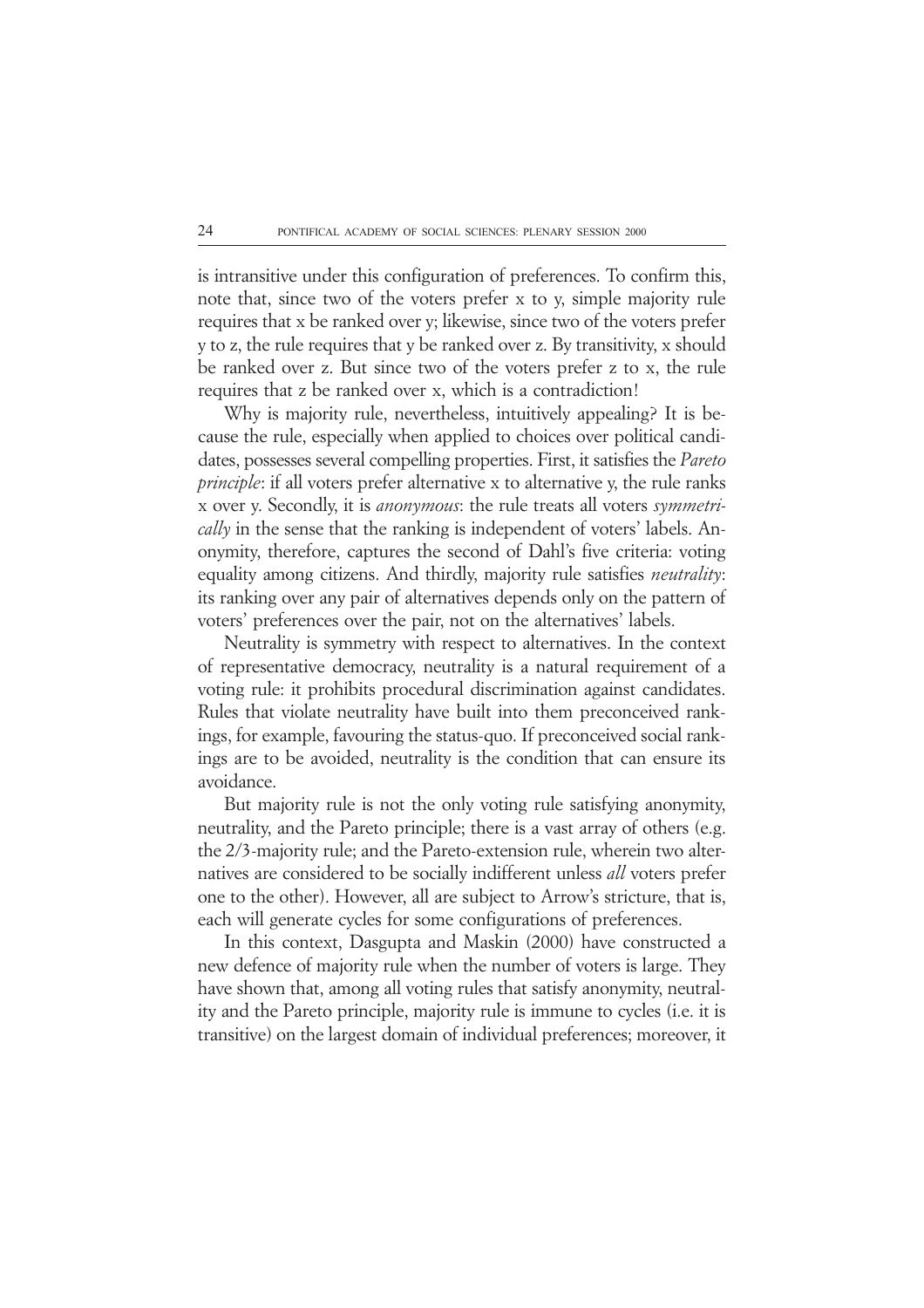is the unique such rule. To be precise, they have shown that if, for some domain of individual preferences, a voting rule satisfying anonymity, neutrality, and the Pareto principle is transitive, then so is majority rule transitive on this domain. Moreover, unless a voting rule is itself the majority rule, there exists some domain of individual preferences on which majority rule is transitive, but the voting rule in question is not. The result captures the sense in which majority rule is robust.

### 3. Democracy and Private Information

In the previous section I identified the attraction of majority rule as an expression of the democratic decision-making process. In this section I develop the third of Dahl's five criteria, namely "enlightened understanding", quoted above. It can be argued that limited knowledge and asymmetric information among members of a demos do not merely call out for the creation of opportunities among people to acquire more information, they also provide an instrumental *justification* for democracy. It has been said that democracy is the worst system of government, except for the other systems of government. Incomplete and asymmetric information among members of a demos provide an explanation for why the epithet is true. Elsewhere (Dasgupta, 1993) I have argued this by appealing to recent findings on the management of local common-property resources among rural communities in poor countries. These empirical findings reveal, in particular, the instrumental value of local participatory democracy in enabling privately-held information to be put to work in social decision-making processes. Related to this, political scientists have drawn attention to the positive influence civic engagement can have on government performance in democratic societies (Putnam, 1993; Cohen and Rogers, 1995). Their argument is that government accountability requires collective action. But collective action requires co-ordination; more fundamentally, it requires that people trust one another *to* co-ordinate. Civic engagement creates trust by reducing the uncertainties each party harbours about others' predilections and dispositions. Contrariwise, an absence of such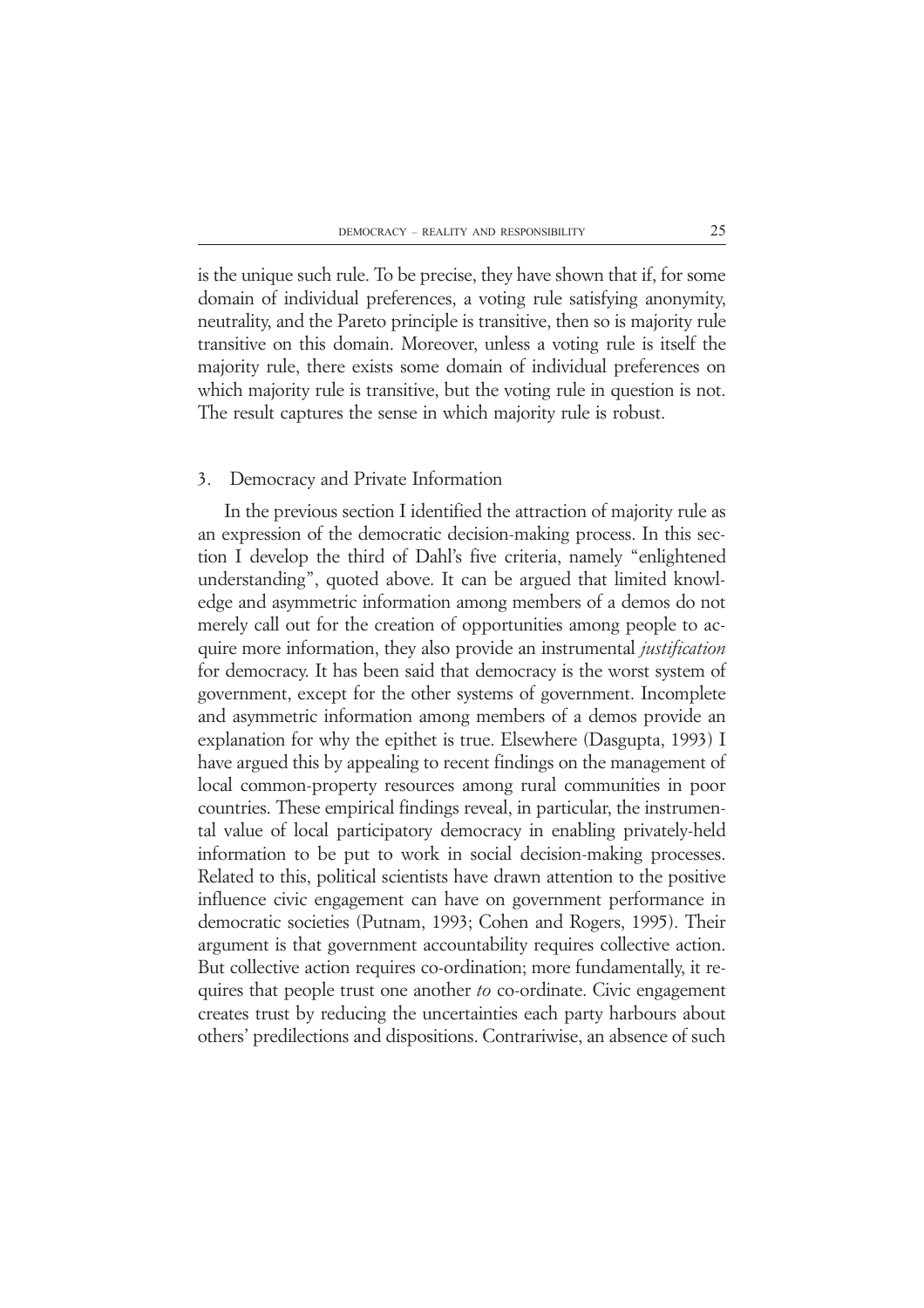engagement makes trust that much harder to build. Recent empirical work on common-property resource management supports this reasoning by showing that trust can indeed be "habit forming".

# 4. Democracy and Human Development: Some Evidence

Is democracy associated with human development? For example, is growth in national income per head, or increases in life expectancy at birth and the infant survival rate, or improvements in literacy, greater in countries where citizens enjoy less curtailed civil and political liberties?

The case-by-case approach to such questions has enjoyed a long tradition, but it is often so case-specific that it is difficult to draw a general picture from the studies. An alternative is to conduct statistical analyses of cross-country data.

In an early statistical inquiry, Dasgupta (1990) explored possible links between political and civil liberties and changes in the standard of living. The study was restricted to poor countries. Only ordinal information was used and no attempt was made to search for causality in the relationships that emerged. Here I summarise the findings.

The sample consisted of countries where, in 1970, real national income per head was less than \$1,500 at 1980 international dollars. There were 51 such countries with populations in excess of 1 million (Summers and Heston, 1988). The period under observation was the decade of the 1970s. The findings are reported in detail in the paper submitted to the Symposium. Here I summarise the findings:

1. Political and civil rights are positively and significantly correlated with real national income per head and its growth, with improvements in infant survival rates, and with increases in life expectancy at birth.

2. Real national income per head and its growth are positively and significantly correlated, and they in turn are positively and significantly correlated with improvements in life expectancy at birth and infant survival rates.

3. Improvements in life expectancy at birth and infant survival rates are, not surprisingly, highly correlated.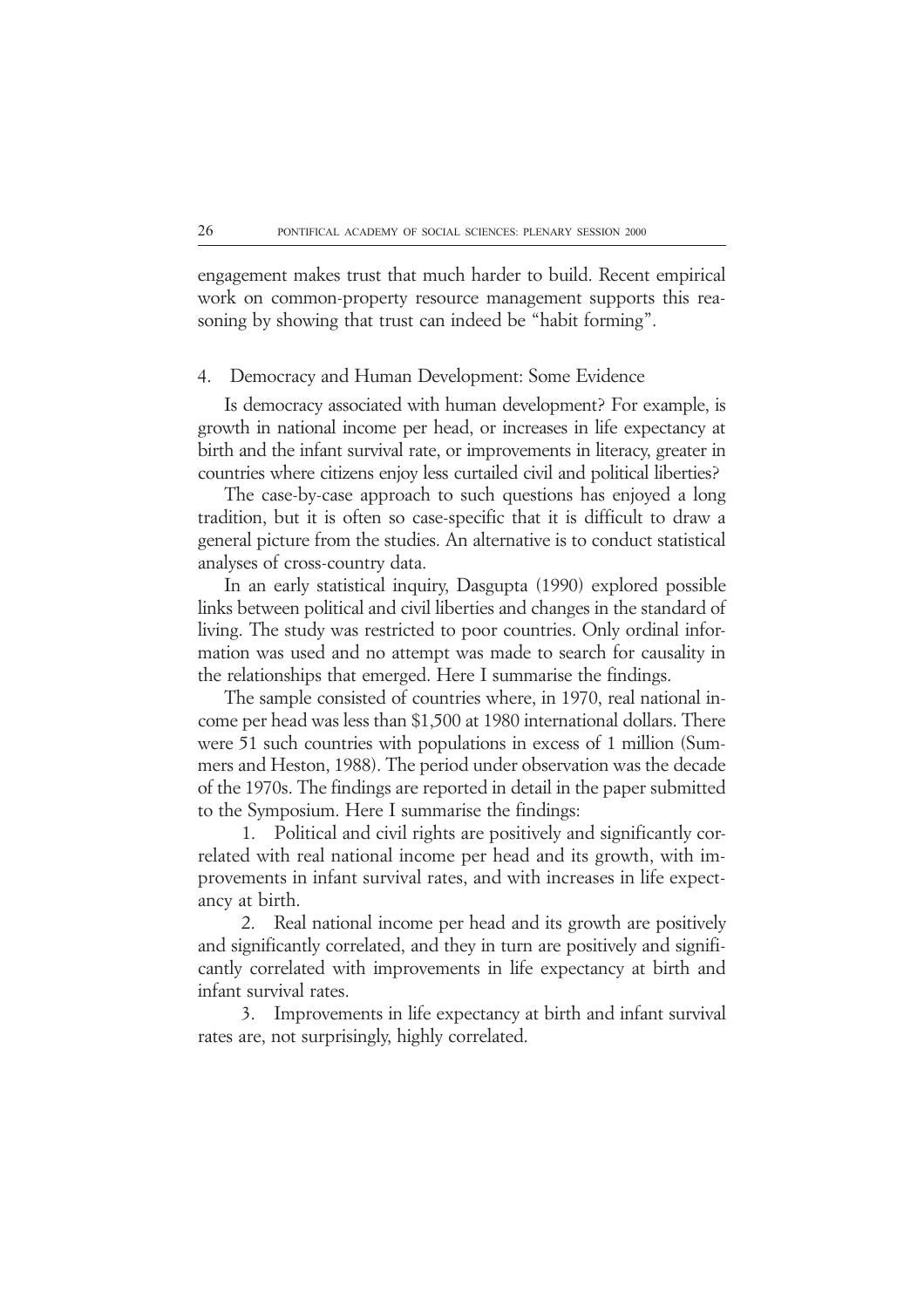4. Political and civil rights are not the same. But they are strongly correlated.

5. Increases in the adult literacy rate are not related systematically to incomes per head, or to their growth, or to infant survival rates. They are positively and significantly correlated with improvements in life expectancy at birth. But they are negatively and significantly correlated with political and civil liberties.

These observations suggest that literacy stands somewhat apart from other "goods". It does not appear to be driven with the three other measures of the living standard being studied here. Furthermore, regimes that had bad records in political and civil rights were associated with good performances in this field. I have no explanation for this, but it is difficult to resist speculating on the matter. One possibility is that literacy was used by a number of States in the sample to promote the acceptance of established order. This would seem plausible in rural communities, where the classroom provides a relatively cheap means of assembling the young and propagating the wisdom and courage of the political leadership. Education in this case would be a vehicle for ensuring conformity, not critical thinking.

Of course, the correlation observed in the data does not imply causation. Each of the indices would in any case be "endogenous" in any general political theory. For example, it is most probable that democracy is correlated with some omitted feature (e.g. the extent to which the rule of law is exercised and rights to property are secure) that enhances growth in national income per head, or life expectancy at birth. We should also bear in mind that indices of political and civil liberties can change dramatically in a nation, following a *coup d'etat*, a rebellion, an election, or whatever; and as I used a six-year average index (the period 1973-79) for them, we must be careful in interpreting the statistical results. Subject to these obvious cautions, what the evidence seems to be telling us is that, statistically speaking, of the 51 poor countries on observation, those whose citizens enjoyed greater political and civil liberties also experienced larger improvements in life expectancy at birth, real income per head, and infant survival rates. The argument that de